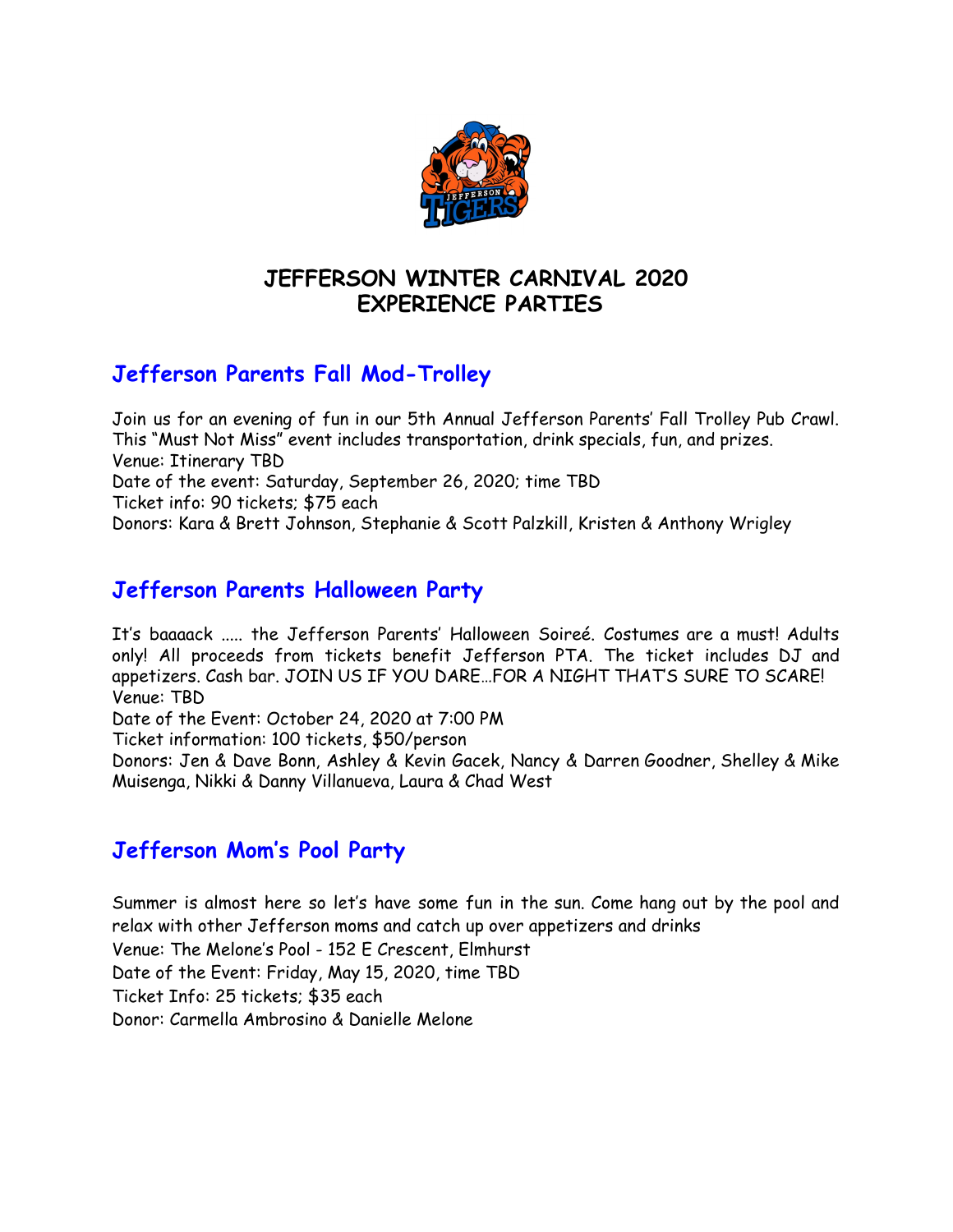### **Kids Baking Party with Chef Bissell**

Have fun making treats with your friends. Your child gets to bake cupcakes and make buttercream frosting. With some basic decorating techniques taught by Chef Bissell, the children will decorate the cupcakes and some premade cookies. Icing and cookies will be prepared ahead of time. Each child will take home a decorated cupcake, a decorated cookie, and recipes for the cupcakes and buttercream. Venue: Bissell House Date of the Event: March 14, 2020 1-3PM

Ticket info: 14 tickets, \$20 each Age restrictions: 1st - 3rd grade students Donor: Jill Bissell

## **Yoga Sculpt Class**

Take your yoga practice to the next level with this Yoga Sculpt class taught by the passionate Jefferson parent, Jori Deegan! This class is a unique blend of free weights, cardio, and power yoga. Strengthen and tone every main muscle group of your body while rocking out to loud, energizing music. End the night with a glass of wine. Venue: The Dailey Method Date of the Event: Friday, March 13, 2020 7PM Ticket info: 20 tickets, \$20 each Donor: Jori Deegan

### **Day Off Pik a Pot n Paint Pizza Party**

Kids will get to paint a ceramic mug and create their own custom design that they get to take home after it is kiln dried. Pizza, friends and fun are all part of the experience. Venue: Pik a Pot n Paint Date of the Event: Friday, April 10th, 2020; 12-2PM Ticket info: 25 tickets, \$20 each Donor: Jen Bullock & Erin Nolan & Pik a Pot n Paint

### **Backyard movie night Grades K-2**

Summer is the perfect time for an outdoor movie night. Fun movie, snacks, popcorn, candy and water will be served… and maybe a cold treat at the end of the night. Venue: Messina Backyard Date of the Event: TBD, warm summer night, after sunset Ticket info: 30 tickets, \$20 each Donor: Nancy & Darren Goodner, Jackie & Peter Messina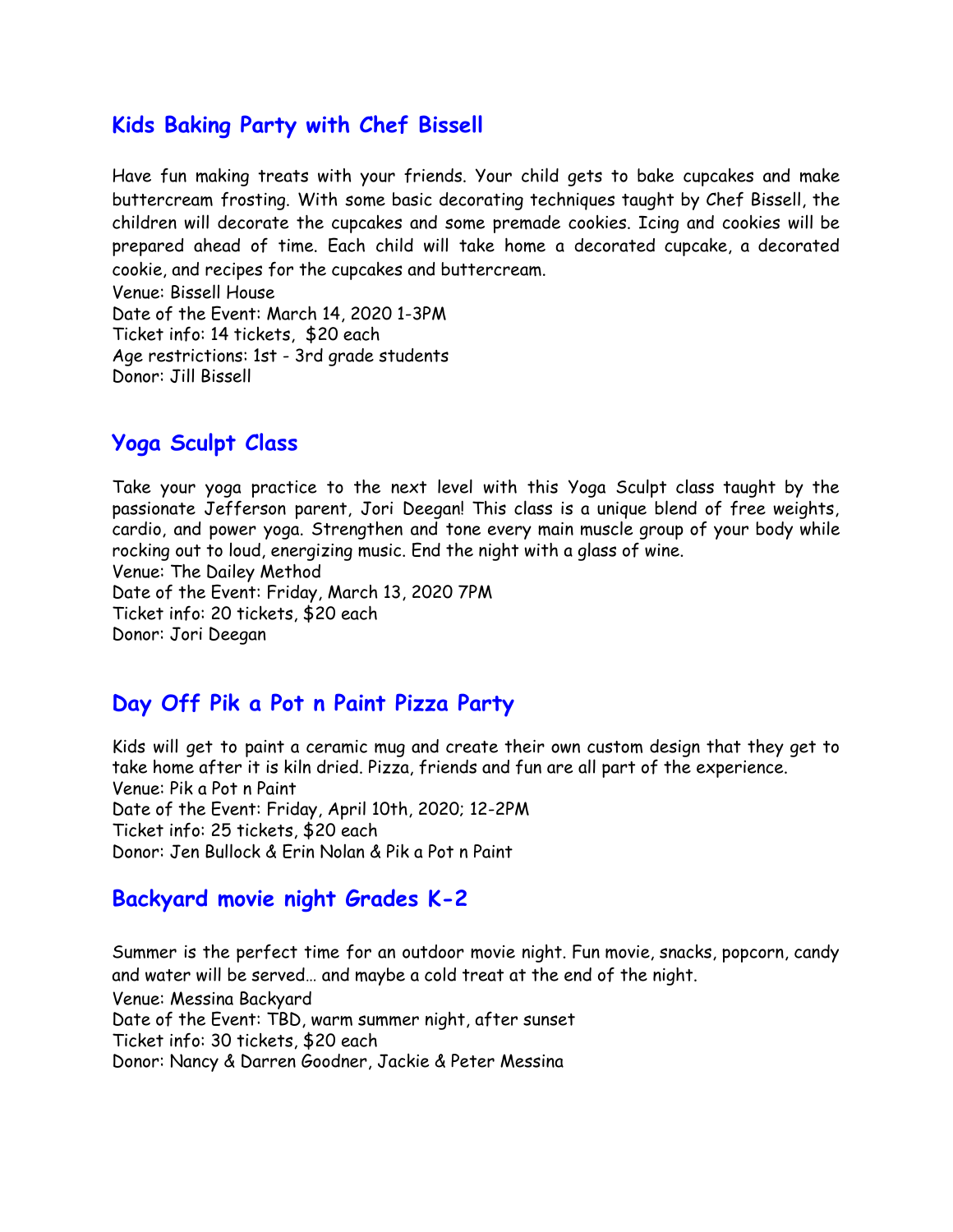### **Backyard movie night Grades 3-5**

Summer is the perfect time for an outdoor movie night. Fun movie, snacks, popcorn, candy and water will be served… and maybe a cold treat at the end of the night. Venue: Messina Backyard Date of the Event: TBD, warm summer night, after sunset Ticket info: 30 tickets, \$20 each Number of tickets: 14 - 16 Donor: Nancy & Darren Goodner, Jackie & Peter Messina

## **Celebrate LOVE Valentine's Day Party (2021)**

An enchanted evening to mingle with friends, enjoy some cocktails & hors d'oeuvres, celebrate Valentine's Day and all things LOVE. Venue: Ambrosino's Home Date of the Event: Saturday, February 6, 2021, time TBD Ticket info: 20 tickets (1 couple per ticket), \$75/couple Donor: Carmela Ambrosino & Danielle Melone

### **Mini Makers, Mamas, and Munchies**

Calling all mini makers! Join us for some wood-working fun at Do It Together Workshops! We have 20 spots available for little artists (ages 5-12) and their Mamas! Each child will complete their own wood-working project which includes some basic woodworking skills and painting fun. While the paint dries, we will enjoy a light breakfast together. Ticket price is \$25 per child. No cost for parent (Dads are welcome, too!). Venue: Do It Together Workshops, Elmhurst Date of the event: Sunday, April 26th,

Ticket info: 20 tickets (only kids need a ticket), \$25 each

Donor: Renee Epstein, Cynthia Mares